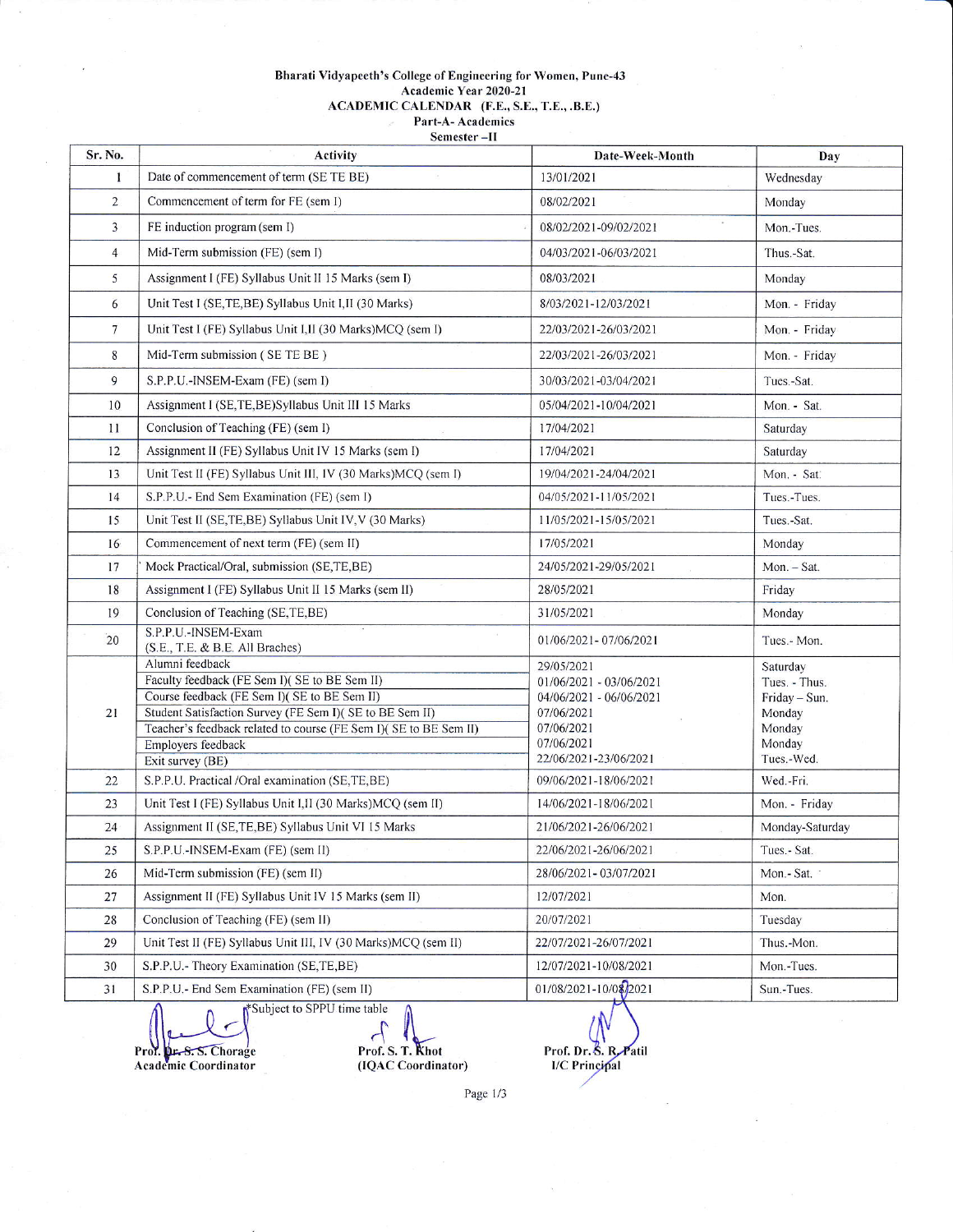## BHARATI VIDYAPEETH'S COLLEGE OF ENGINEERING FOR WOMEN, PUNE-43 ACADEMIC YEAR 2019-20<br>ACADEMIC CALENDAR (FE, SE, TE, BE) Part-B-EVENTS Semester $-\mathbf{H}$

| Sr. No.        | <b>Activity</b>                                                                                                                                                                                                                      | Date-Week-Month                                | Day                           |
|----------------|--------------------------------------------------------------------------------------------------------------------------------------------------------------------------------------------------------------------------------------|------------------------------------------------|-------------------------------|
| 1              | RPG-Zensar Module 2 Training                                                                                                                                                                                                         | 07/12/2020-12/12/2020<br>14/12/2020-24/12/2020 | Monday-Saturday<br>Mon.-Thus. |
| $\overline{2}$ | N.S.S.Residential Camp                                                                                                                                                                                                               | <b>NA</b>                                      |                               |
| $\overline{3}$ | General Knowledge Test (online)                                                                                                                                                                                                      | 07/01/2021                                     | Thursday                      |
| $\overline{4}$ | Birth Anniversary of Hon.Dr.Pantangrao Kadam,Founder,Bharati<br>Vidyapeeth, Pune and<br>Birthday celebration of Hon. Dr. Vishwajeet Kadam.Secretary, Bharati<br>Vidyapeeth, Pune.<br><b>Blood Donation Camp</b><br>Animal Adoptation | 08/01/2021-13/01/2021                          | Fri.-Wed.                     |
| 5              | RPG-Zensar Module Training and Entrepreneur Development Cell<br>workshop                                                                                                                                                             | 21/01/2021-01/02/2021                          | Thurs.-Mon.                   |
| 6              | Republic Day                                                                                                                                                                                                                         | 26/01/2021                                     | Tuesday                       |
| 7              | Democracy Weeks                                                                                                                                                                                                                      | 26/01/2021-10/02/2021                          | Tues.-Wed.                    |
| 8              | International Women's Day                                                                                                                                                                                                            | 08/03/2021                                     | Monday                        |
| 9              | Online Annual Social Gathering                                                                                                                                                                                                       | 13/03/2021                                     | Saturday                      |
| 10             | Academic & Administrative Audit (FE,SE,TE,BE)                                                                                                                                                                                        | 25/05/2021-31/05/2021                          | Tues.-Mon.                    |
| 11             | Annual Alumni Meet                                                                                                                                                                                                                   | 29/05/2021                                     | Saturday                      |
| 12             | Peer to Peer Training for SE-BE Students                                                                                                                                                                                             | 29/05/2021                                     | Saturday                      |
| 13             | Peer to Peer Training for TE-BE Students                                                                                                                                                                                             | 29/05/2021-30/05/2021                          | Sat.-Sun.                     |
| 14             | RPG-Zensar Module Training and Entrepreneur Development Cell<br>workshop                                                                                                                                                             | 15/06/2021-30/06/2021                          | Tues.-Wed.                    |
| 15             | Physical Stock Verification                                                                                                                                                                                                          | Not conducted                                  |                               |
| 16             | Sports activity (online webinar)                                                                                                                                                                                                     | <b>NA</b>                                      |                               |
| 17             | <b>Graduation Ceremony</b>                                                                                                                                                                                                           | <b>NA</b>                                      |                               |
| 18             | Farewell to B.E. Students                                                                                                                                                                                                            | NA                                             |                               |
| 19             | Regular Activities of NSS                                                                                                                                                                                                            | Weekly                                         |                               |
| 20             | <b>Industrial Visit</b>                                                                                                                                                                                                              | NA                                             |                               |
| 21             | Art Circle, T&P, Students Associations & Chapters, Research,<br>Alumni, IQAC Activities                                                                                                                                              | Every fortnight                                |                               |

Page 2/3